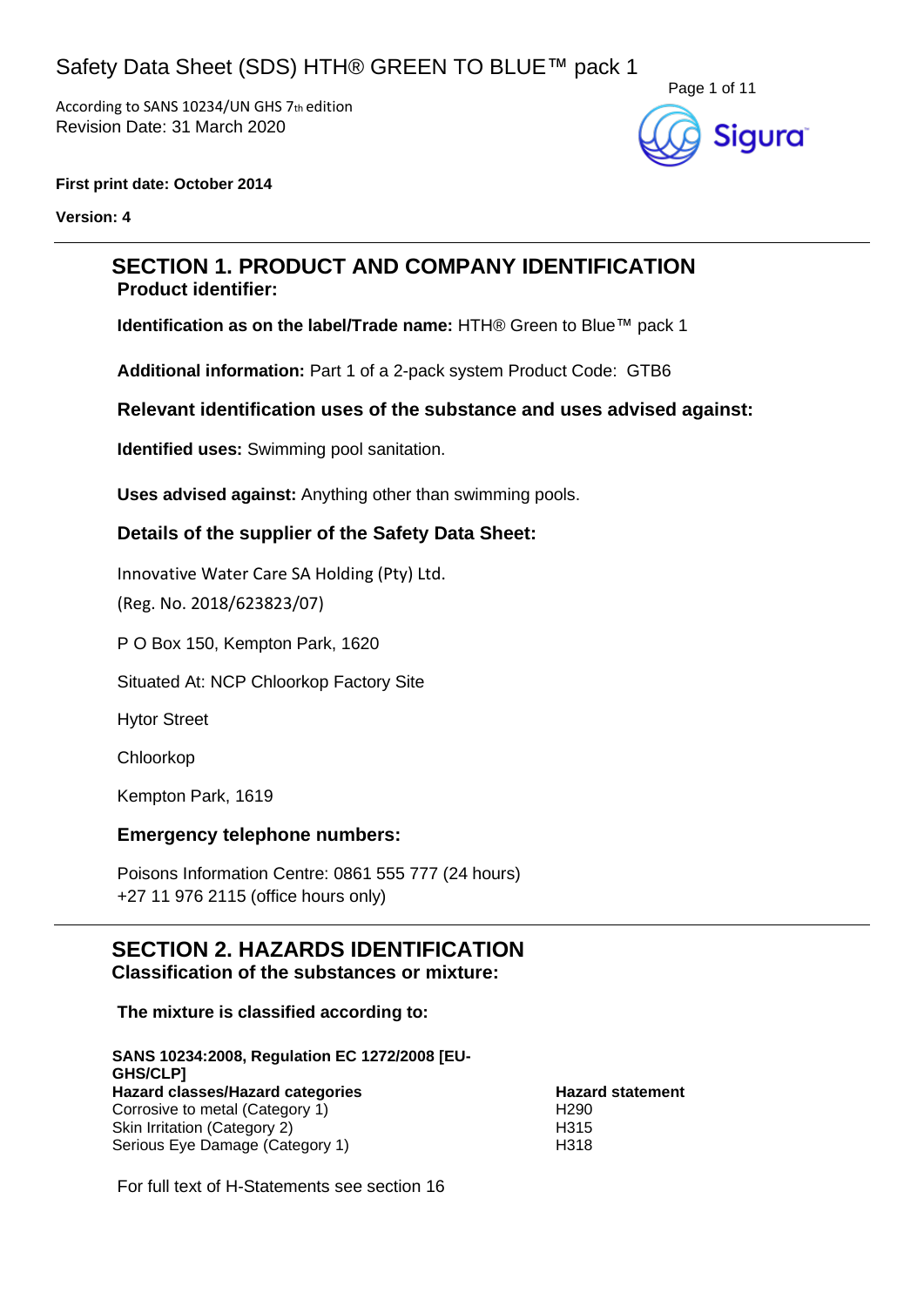According to SANS 10234/UN GHS 7th edition Revision Date: 31 March 2020



### **The most important adverse effects:**

**The most important adverse physiochemical effects:** May be corrosive to metal.

**The most important adverse human health effects:** Causes skin irritation and serious eye damage.

**Label elements:**

**Hazard pictograms:**



### **Signal Words: DANGER**

**Hazard Statements:** H290 May be corrosive to metal. H315 Causes severe skin irritation. H318 Causes serious eye damage.

**Precautionary Statements:** P264 Wash skin thoroughly after handling. P280 Wear eye protection/face protection. P282 Wear protective gloves. P302 + P352 IF ON SKIN: Wash with plenty of soap and water. P312 Call a POISON CENTER/doctor if you feel unwell. P305 +P351 +P338 + P310: IF IN EYES: Rinse cautiously with water for several minutes. Remove contact lenses, if present and easy to do. Continue rinsing. Immediately call a POISON CENTER or doctor/ physician. P312: Call POISON CENTRE or doctor/physician if you are feeling unwell. P332 + P313: If skin irritation occurs: Get medical advice/attention. P362 Take off contaminated clothing and wash before reuse. P402 + P404 Store in a dry place. Store in a closed container, P410 + P403 Protect from sunlight. Store in a well-ventilated place. P501 Dispose of contents/container in accordance with local regulation.

### **Special labelling of certain mixtures**: None known.

**Other hazards:** None known.

### **SECTION 3. COMPOSITION/INFORMATION ON INGREDIENTS Substance/Mixture:** Mixture **Ingredients:**

|                         | CAS-No.   | Concentration | <b>Classification</b>                 |  |
|-------------------------|-----------|---------------|---------------------------------------|--|
| Substance name (IUPAC)  | EC-No.    | % by weight   | EC1272/2008                           |  |
| Sodium hydrogensulphate | 7681-38-1 | 80-90         | Serious Eye Damage (Category 1) H318. |  |
|                         | 231-665-7 |               |                                       |  |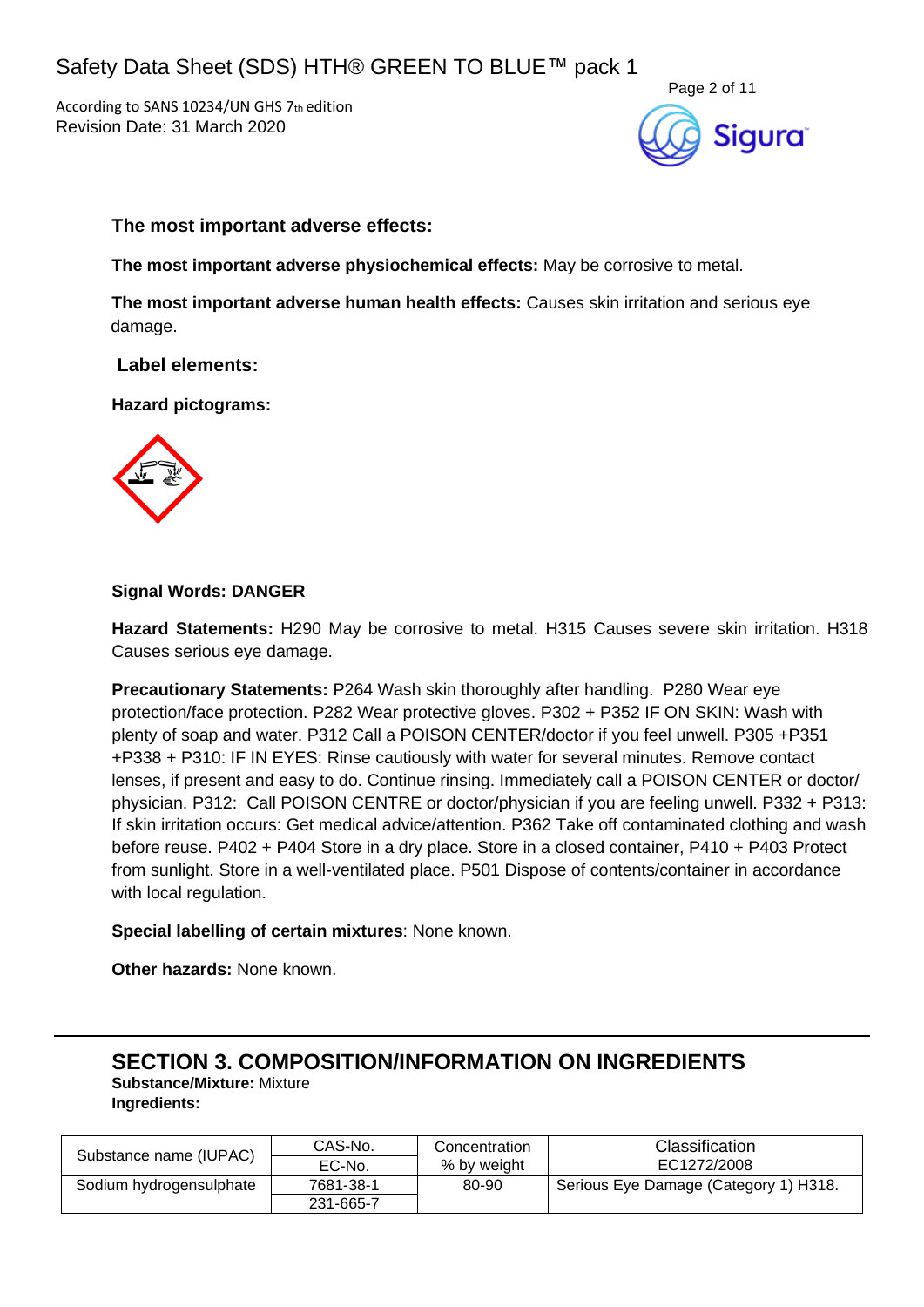According to SANS 10234/UN GHS 7th edition Revision Date: 31 March 2020



| Poly ammonium chloride | 1327-41-9 | $10 - 20$ | Corrosive to Metal (Category 1) H290. |  |
|------------------------|-----------|-----------|---------------------------------------|--|
|                        | 215-477-2 |           | Serious Eye Damage (Category 1) H318. |  |

There are no additional ingredients present which, within the current knowledge of the supplier and in the concentrations applicable, are classified as hazardous to health or the environment and hence require reporting in this section.

Occupational exposure limits, if available listed in Section 8. For the full text of the H-Statements mentioned in this Section, see Section 16.

### **SECTION 4. FIRST AID MEASURES Description of first aid measures:**

**In case of inhalation:** Remove person into fresh air. Seek medical attention if breathing becomes difficult or if respiratory irritation develops. If not breathing, give artificial respiration. Call for medical assistance.

**In case of skin contact:** Wash off with soap and plenty of water for at least 15 minutes. If clothing comes into contact with the product, the clothing should be removed immediately and laundered before re-use. Seek medical attention if irritation develops.

**In case of eye contact:** Immediately flush eyes with plenty of water for at least 15 minutes. Remove contact lenses after the initial 1-2 minutes and continue flushing. Seek medical attention immediately.

**In case of ingestion:** Seek medical attention. Do NOT induce vomiting unless directed to do so by a doctor. Never give anything by mouth to an unconscious person

### **Most important symptoms and effects, both acute and delayed:**

**Inhalation:** This product is corrosive to all tissues contacted and upon inhalation, may cause irritation to mucous membranes and respiratory tract.

**Ingestion:** This product is corrosive to all tissues contacted.

**Skin Contact: DRY MATERIAL CAUSES MODERATE SKIN IRRITATION., WET MATERIAL CAUSES SKIN BURNS.** The dry material is irritating to the skin, however when wet, it will produce burns to the skin.

**Eye Contact:** Corrosive. Contact can cause blurred vision, redness, pain and severe tissue burns.

### **Indication of any immediate medical attention and special treatment needed:**

None.

### **SECTION 5. FIREFIGHTING MEASURES Extinguisher media:**

**Suitable extinguisher media**: Choose extinguishing media suitable for surrounding materials.

**Unsuitable extinguishing media:** Water jet.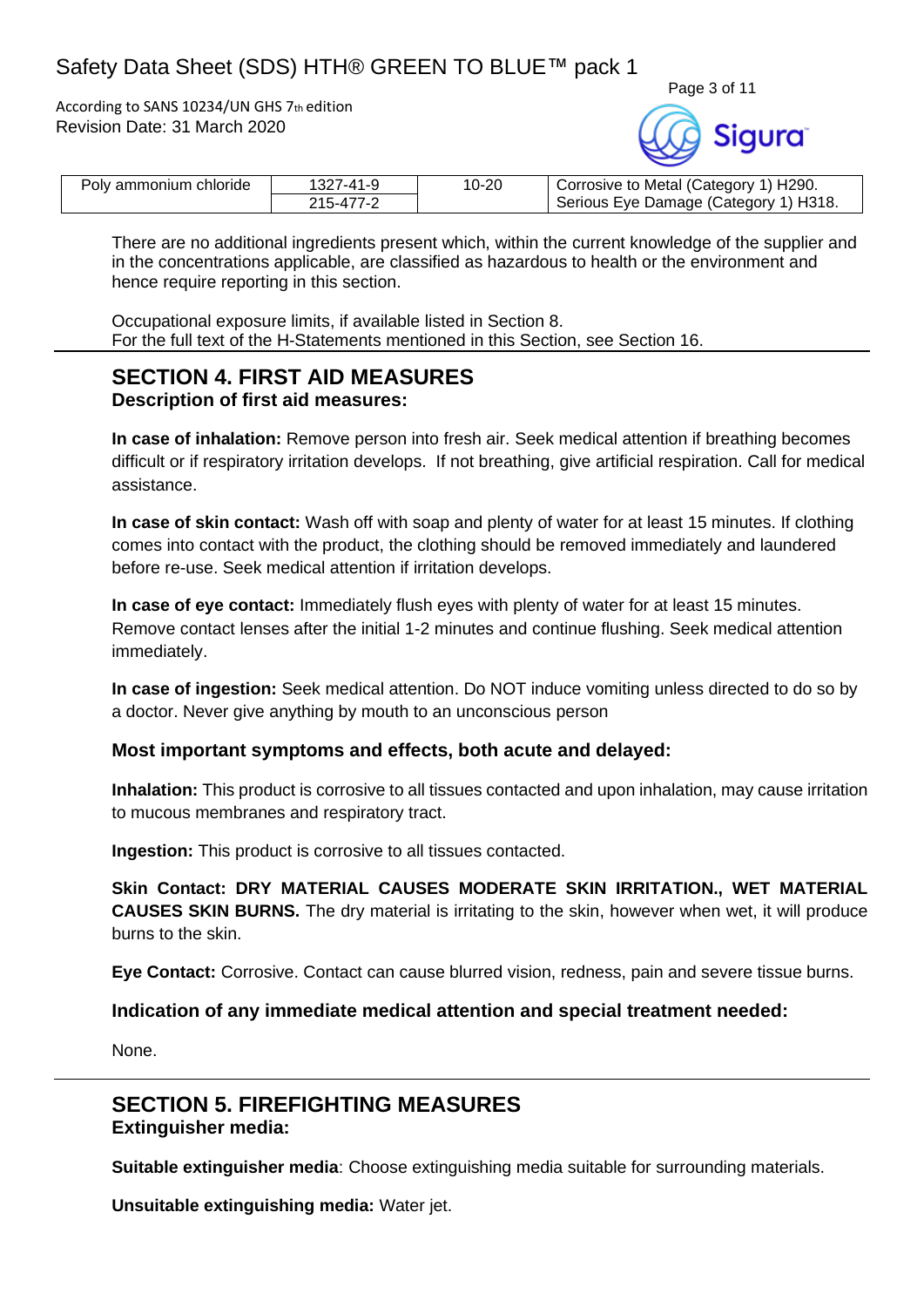According to SANS 10234/UN GHS 7th edition Revision Date: 31 March 2020



### **Special hazards arising from the mixture:**

During a fire, irritating and highly toxic gases may be generated by thermal decomposition or combustion. Products of de-composition – sulphur dioxide, sulphur trioxide.

### **Advice for fire-fighters:**

Evacuate area and contact emergency services. Toxic gases may be evolved in a fire situation. Remain upwind and notify those downwind of hazard. Wear full protective equipment including Self Contained Breathing Apparatus (SCBA) when combating fire.

### **Additional information:**

None.

### **SECTION 6. ACCIDENTAL RELEASE MEASURES Personal precautions, protective equipment and emergency procedures:**

Additional protective clothing must be worn to prevent personal contact with this material. Those items include but are not limited to boots, impervious gloves, hard hat, splash-proof goggles, impervious clothing, i.e., chemically impermeable suit, self-contained breathing apparatus**.**

**For non-emergency personnel:** Isolate area. Keep unnecessary and unprotected personnel from entering the area. Avoid inhalation, and contact with skin. Refer to Section 7, Handling, for additional precautionary measures. Use appropriate safety equipment. For additional information, refer to Section 8, Exposure Controls and Personal Protection.

**For emergency responders**: Isolate area. Keep unnecessary and unprotected personnel from entering the area. Avoid inhalation, and contact with skin. Refer to Section 7, Handling, for additional precautionary measures. Use appropriate safety equipment. For additional information, refer to Section 8, Exposure Controls and Personal Protection

### **Environmental precautions:**

Prevent from entering into soil, ditches, sewers, waterways and/or groundwater.

### **Methods for containment and cleaning up:**

**Air release**: Vapours may be suppressed using water fog.

**Water release**: Notify all downstream users of possible contamination. Divert water flow around spill if possible and safe to do so. Contain all solids for treatment or disposal.

**Land release**: Sweep up and place in suitable clean, dry containers for reclamation or later disposal. Do not place spill materials back in their original containers.

### **Reference to other sections:**

See section 7 for information on safe handling.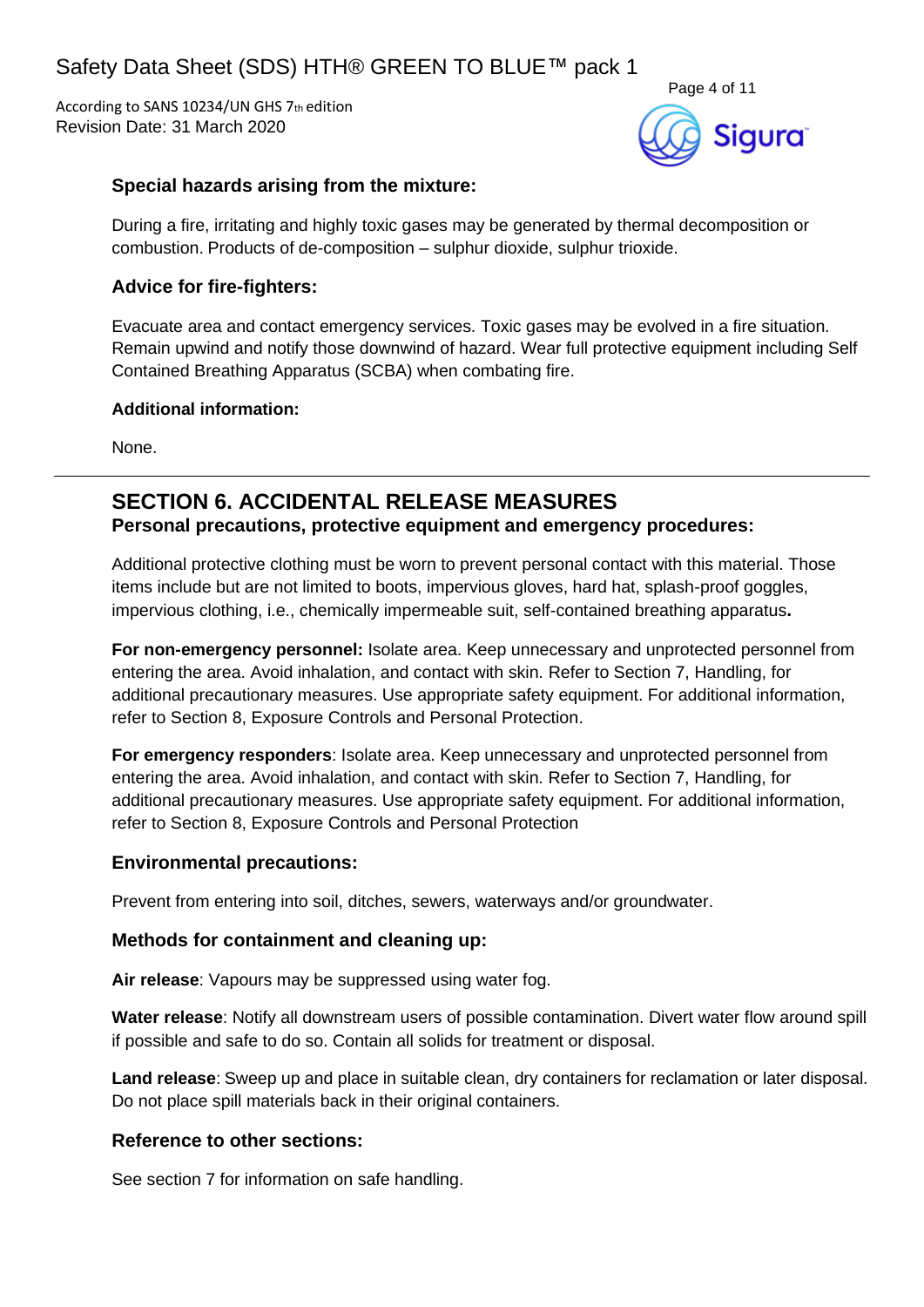According to SANS 10234/UN GHS 7th edition Revision Date: 31 March 2020



See section 8 for information on personal protection equipment.

See section 13 for information on disposal.

### **Additional information:**

Stop source of spill as soon as possible and notify appropriate personnel. Utilize emergency response personal protection equipment prior to the start of any response. Evacuate all nonessential personnel. Dispose of spill residues per guidelines under Section 13, Disposal Consideration.

### **SECTION 7. HANDLING AND STORAGE Precautions for safe handling:**

**Precautions for safe handling:** Avoid inhalation of dust and fumes. Do not take internally. Avoid contact with skin, eyes and clothing. Upon contact with skin or eyes, wash off with water. Remove contaminated clothing and wash before reuse.

**Protective measures:** Observe directions on label and instructions for use. Avoid contact with skin and eyes. Avoid formation of dust and aerosols. Provide appropriate exhaust ventilation at places where dust is formed.

### **Conditions for safe storage, including incompatibilities:**

**Storage**: Store in a cool dry ventilated location, away from sources of ignition or other incompatible conditions and chemicals. Keep container(s) closed. Avoid contact with water, or moist air. Incompatible to strong alkalis.

### **Do not store at temperatures above:** 175°C.

**Specific end uses:** Use only as directed.

### **SECTION 8. EXPOSURE CONTROLS/PERSONAL PROTECTION Control parameters:**

**Occupational exposure limits:** No data available.

**Biological exposure indices (BEI):** No data available.

**Additional exposure limits under the conditions of use:** No data available.

### **Exposure control:**

**Appropriate engineering controls**: Avoid inhalation. Use in well ventilated areas. Where an inhalation risk exists, mechanical extraction ventilation is recommended. Maintain dust levels below the recommended exposure limit if applicable.

### **Protective equipment for routine use of product:**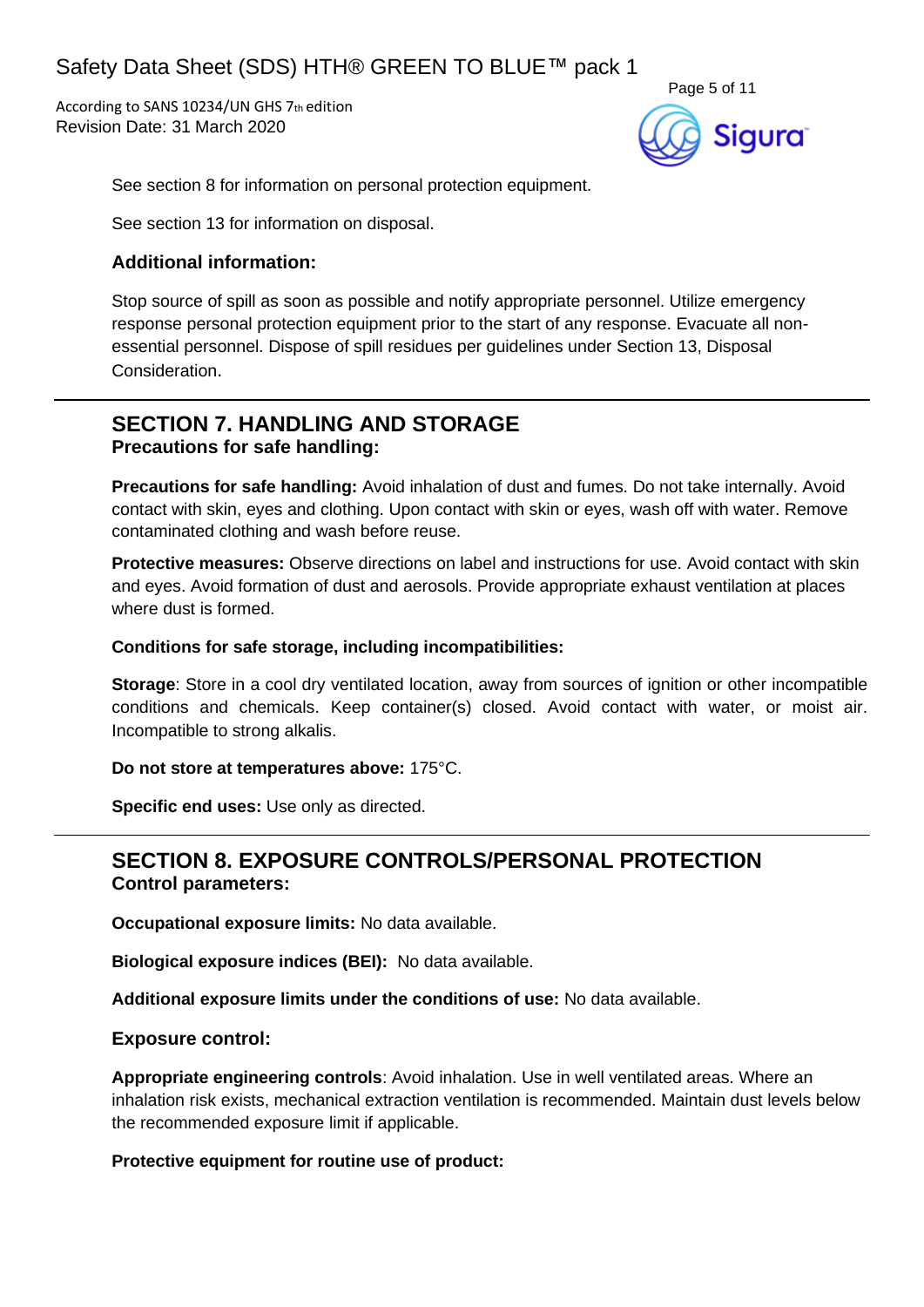According to SANS 10234/UN GHS 7th edition Revision Date: 31 March 2020



**Respiratory Protection:** If dusting occurs, wear an approved respirator. Otherwise use general exhaust ventilation.

**Skin protection:** Wear impervious gloves to avoid skin contact.

**Protective clothing type:** Butyl rubber, neoprene.

**Eye protection:** Use chemical safety goggles.

**General Protection Measures:** An eye wash and safety shower should be provided in the immediate work area.

**Environmental exposure controls:** Prevent from entering soil, ditches, sewers, waterways and/or groundwater.

### **SECTION 9. PHYSICAL AND CHEMICAL PROPERTIES Information on basic physical and chemical properties**

**Appearance (form):** Powder.

**Colour:** White.

**Odour:** Pungent.

**Odour threshold:** Not known.

**pH (5% solution):** <1.0

**Melting point/range (°C): Not known.** 

**Boiling point/range (<sup>o</sup>C):** Decomposes 177<sup>o</sup>C**.**

**Flash point (°C):** Not known.

**Evaporation rate:** Not known.

**Flammability (solid, gas, liquid):** Not flammable.

**Ignition temperature (°C):** Not known.

**Upper/lower flammability/explosive limits:** Not applicable.

**Vapour pressure (20<sup>o</sup>C):** Not known.

**Vapour density:** Not known.

**Relative density (25 <sup>o</sup>C):** Not known.

**Water solubility (g/l) at 25 <sup>o</sup>C:** 1080.00000 g/L 68.00 °F

**n-Octanol/ Water partition coefficient:** Not known.

**Auto-ignition temperature:** Not known.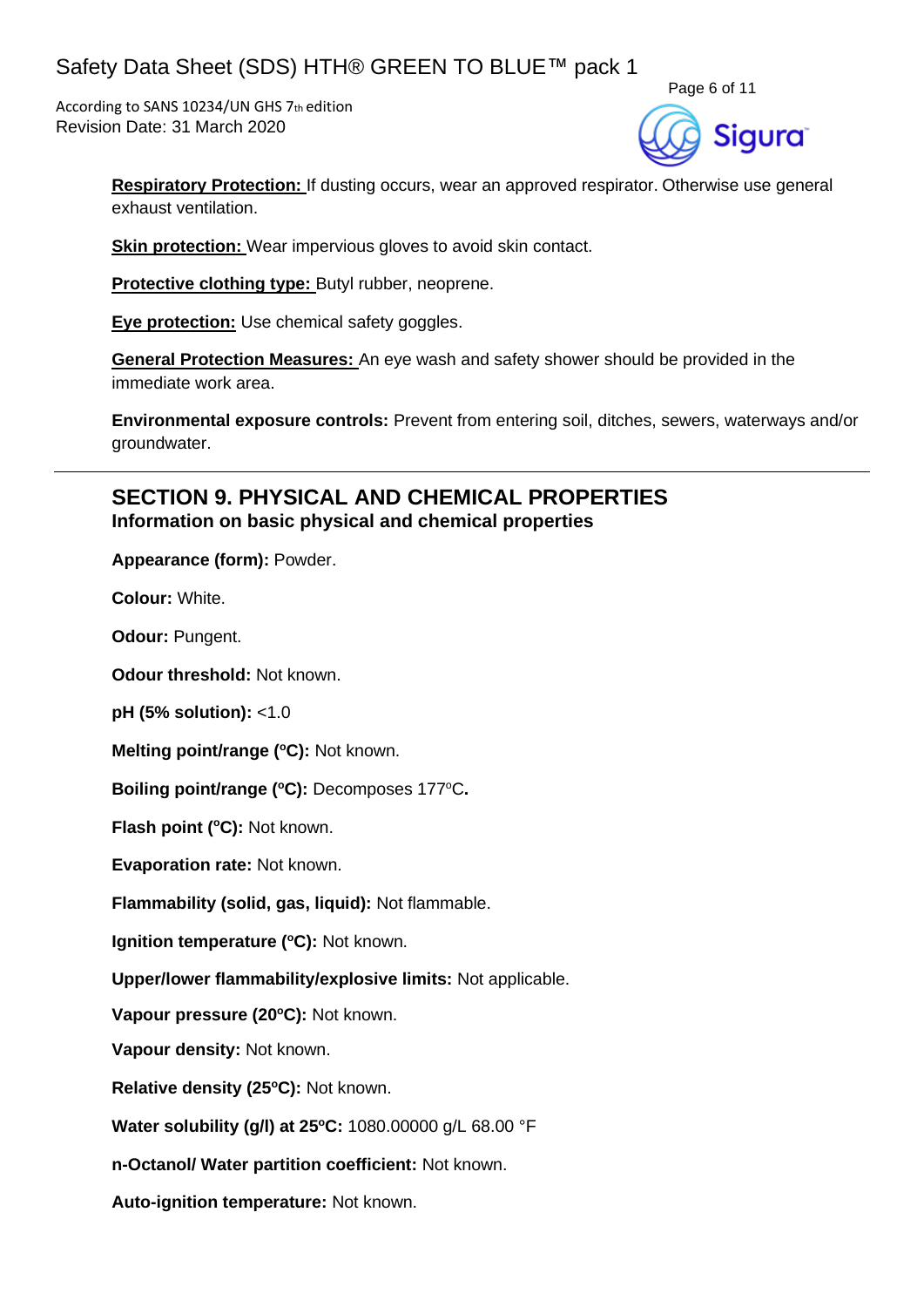According to SANS 10234/UN GHS 7th edition Revision Date: 31 March 2020



### **Decomposition temperature: 315°C.**

**Viscosity, dynamic (mPa s):** Not known.

### **Physical hazards:**

Corrosive to metal.

### **Other information:**

**Volatiles by volume @ 21°C (70°F):** Not applicable.

**Fat solubility (solvent-oil to be specified):** Not known.

**Bulk density:** Not known.

**Dissociation constant in water (p Ka):** Not known.

**Oxidation-reduction potential:** Not known.

### **SECTION 10. STABILITY AND REACTIVITY Reactivity:**

Stable under normal conditions. Not sensitive to mechanical shock. Not sensitive to static discharge. Will react in water to form a weak solution of sulphuric acid.

### **Chemical stability:**

Stable under recommended conditions of storage. Product will not undergo hazardous polymerization.

### **Possibility of hazardous reactions:**

Hazardous polymerization is not expected to occur.

### **Conditions to avoid:**

Sparks, open flame, other ignition sources, and elevated temperatures.

### **Incompatible materials:**

Acids, bases and oxidisers.

### **Hazardous decomposition products:**

Sulphur oxides.

**SECTION 11. TOXICOLOGICAL INFORMATION Toxicokinetics, metabolism and distribution:**

**Non-human toxicological data:** No data available.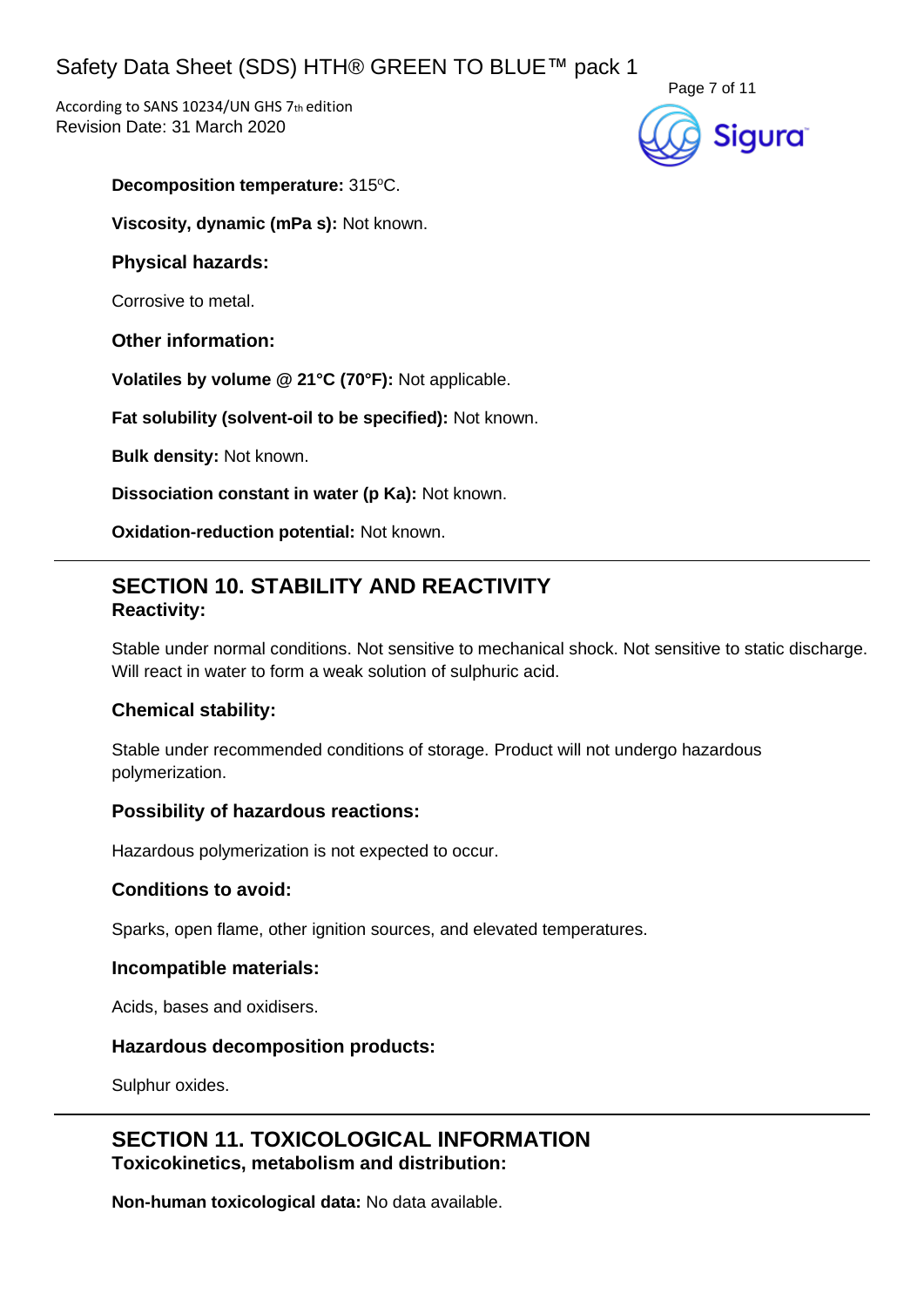According to SANS 10234/UN GHS 7th edition Revision Date: 31 March 2020



**Method:** No data available.

**Dosage:** No data available.

**Routes of administration:** No data available.

**Results:** No data available.

**Absorption:** No data available.

**Distribution:** No data available.

**Metabolism:** No data available.

**Excretion:** No data available.

**Information on toxicological effects:**

**Acute toxicity:**

**Sodium hydrogensulphate**

Acute oral  $LD_{50}$  for rat 2 800 mg/kg (estimated).

**Skin corrosion/irritation:** DRY MATERIAL CAUSES MODERATE SKIN IRRITATION, WET MATERIAL CAUSES SKIN BURNS.

**Serious eye damage/irritation:** Corrosive to eyes.

**Respiratory or skin sensitization:** This material is not known or reported to be a skin or respiratory sensitiser.

**Germ cell mutagenicity: Sodium hydrogensulphate:** This product was determined to be nonmutagenic in the Ames assay., This product has been shown to be negative for cell transformation in the Syrian hamster embryo (SA7/SHE) cell assay.

**Carcinogenicity:** This product is not known or reported to be carcinogenic by any reference source including IARC, OSHA, NTP or EPA.

**Reproductive toxicity:** Not known or reported to cause reproductive or developmental toxicity.

**STOT-single exposure:** No data available.

**STOT-repeated exposure:** No data available.

**Aspiration hazard:** No data available.

### **SECTION 12. ECOLOGICAL INFORMATION Toxicity:**

Slightly toxic to fish and other aquatic organisms.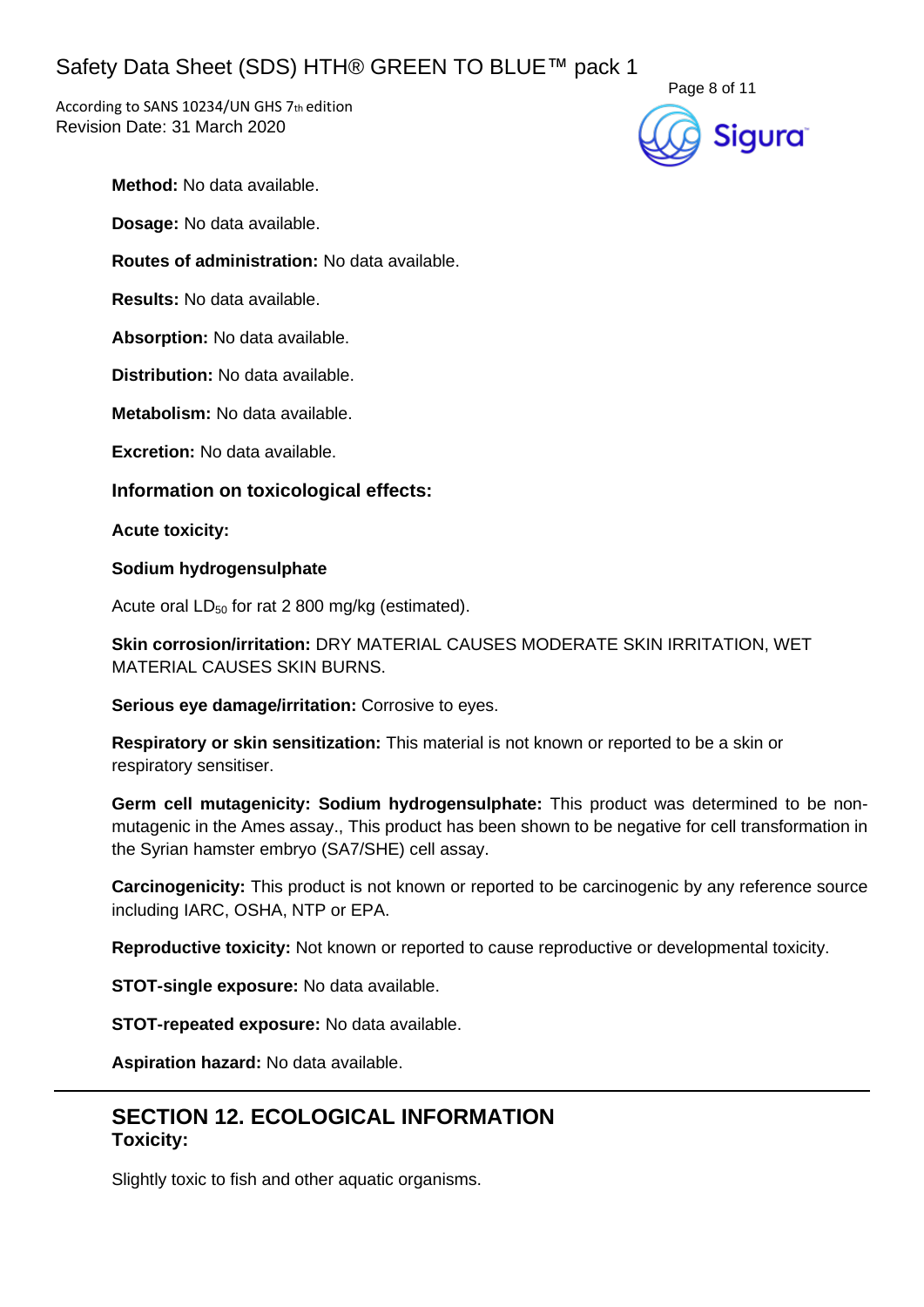According to SANS 10234/UN GHS 7th edition Revision Date: 31 March 2020



### **Sodium hydrogensulphate:**

**Fish**: LC<sub>50</sub> (96 h) for Bluegill sunfish (*Lepomis macrochirus*) 12 750 mg/L, Fathead minnow (*Pimephales promelas*) 7 960 mg/L and Mosquito fish (*Gambusia affinis*) 3 750 mg/L.

**Daphnia**: LC50 (48 h) water flea (*Daphnia magna*) 2 564 mg/L and (*Ceriodaphnia dubia*) 3 080 mg/L.

### **Persistence and degradability:**

No data available.

### **Bioaccumulative potential:**

No data available.

### **Mobility in soil**

No data available.

### **Results of PBT& vPvB assessment:**

No data available.

### **Other adverse effects:**

No data available.

### **SECTION 13. DISPOSAL CONSIDERATIONS Waste treatment methods:**

Dispose of in accordance with municipal, provincial and national regulations.

### **Product/ packaging disposal:**

CARE MUST BE TAKEN TO PREVENT ENVIRONMENTAL CONTAMINATION FROM THE USE OF THE MATERIAL. THE USER OF THE MATERIAL HAS THE RESPONSIBILITY TO DISPOSE OF UNUSED MATERIAL, RESIDUES AND CONTAINERS IN COMPLIANCE WITH ALL RELEVANT LOCAL, NATIONAL LAWS AND REGULATIONS REGARDING TREATMENT, STORAGE AND DISPOSAL FOR HAZARDOUS AND NONHAZARDOUS WASTES.

### **SECTION 14. TRANSPORT INFORMATION**

|                           | Land transport<br>(ADR/RID) | Sea transport<br>(IMDG) | Air transport<br>(ICAO/IATA) |
|---------------------------|-----------------------------|-------------------------|------------------------------|
| UN-Number                 | 3260                        | 3260                    | 3260                         |
| <b>UN Proper shipping</b> | <b>CORROSIVE SOLID.</b>     | <b>CORROSIVE SOLID.</b> | <b>CORROSIVE SOLID.</b>      |
| name:                     | ACIDIC, INORGANIC,          | ACIDIC, INORGANIC,      | ACIDIC, INORGANIC,           |
|                           | N.O.S.                      | N.O.S.                  | N.O.S.                       |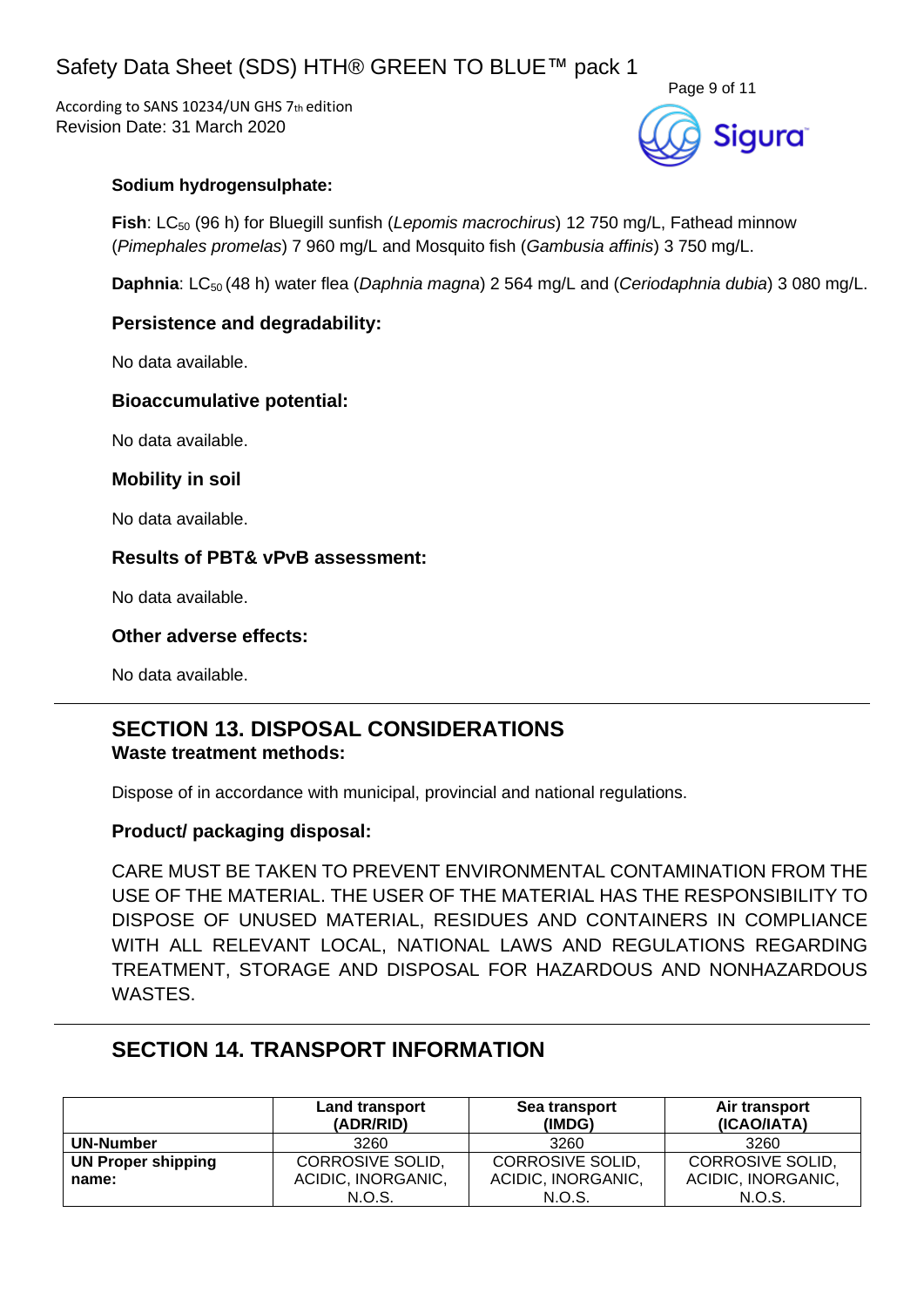According to SANS 10234/UN GHS 7th edition Revision Date: 31 March 2020





| <b>Transport hazard class:</b>                                                               |                |                |                |
|----------------------------------------------------------------------------------------------|----------------|----------------|----------------|
| Packaging group:                                                                             |                |                |                |
| <b>Marine pollutant:</b>                                                                     | No             | No             | No             |
| <b>Special precautions for</b>                                                               | No information | No information | No information |
| user:                                                                                        |                |                |                |
| <b>Transport in bulk</b><br>according to MARPOL<br>73/78 Annex II and the<br><b>IBC</b> code | No information | No information | No information |

## **SECTION 15. REGULATORY INFORMATION**

**Safety, health and environmental regulations/legislation for the mixture:**

**Relevant information regarding authorization:** Occupational Health and Safety Act 1993 Regulation for Hazardous Chemical Substances.

**Relevant information regarding restrictions:** None known.

**EU regulations:** Regulation EC 1272/2008 [EU-GHS/CLP]

**Other National regulations:** None.

**Chemical Safety Assessment carried out?** No.

### **SECTION 16. OTHER INFORMATION Indication of changes:**

GHS aligned.

2020/03/31 – Company logo changed to Sigura; Details of the supplier of SDS changed to reflect new

entity name.

### **Relevant classification and H statements (number and full text):**

H290 May be corrosive to metals. H315 Causes skin irritation. H318 Causes serious eye damage.

### **Training instructions:**

Use as instructed.

### **Further information:**

This information is based upon the present state of our knowledge. This SDS has been compiled and is solely intended for this product.

### **Notice to readers:**